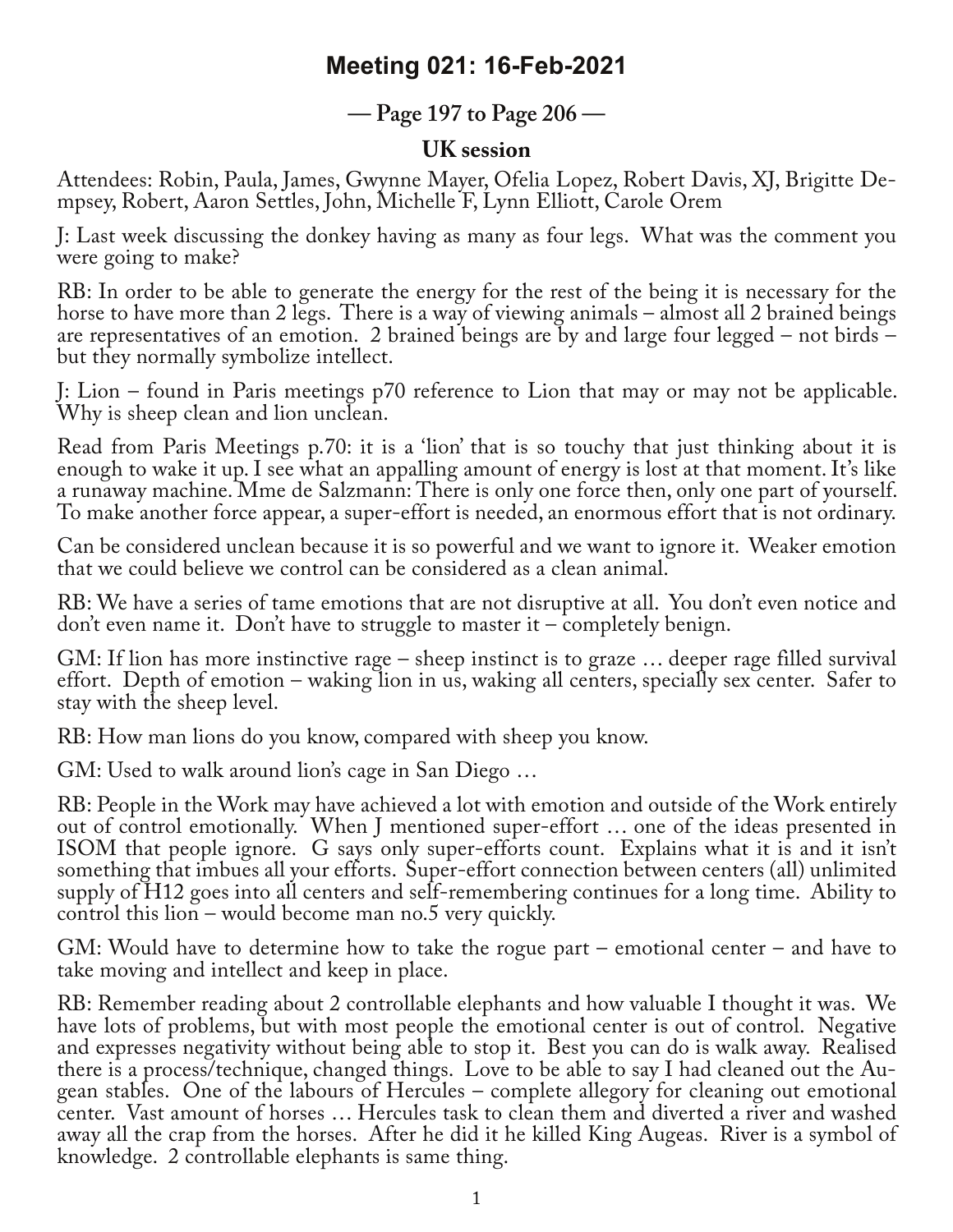GM: Labours of Hercules go in a sequence … interesting is the cleaning out part – a lot of work. First got to see it to clean it – observe it. Sheep more cleansing – carnivorous/meat eating.

BD: Water is emotional – don't see how you could clean them

RB: Technique on side of intellect is active reasoning – invokes higher emotional. Connects from beneath to higher emotional center. You are in a situation and somebody insults you – call you lazy – immediately out comes the lion – technique is this: 1) you are indeed lazy and what they pointed out is accurate and you have to thank them. 2) they just don't like you and insult and you have to have compassion for them because they think they can damage you with that. That is active reasoning – one of the elephants. Point you at the higher emotional center.

LE: Carnivorous murderous thing when someone stands on one of your corns. Water washing away, but observation when in that lioness behaviour gives a hint of how terrible – usually over something benign and ridiculous. If you really are lazy have to say 'yes, I am'. Can let it go if you catch it early enough.

RB: More to it … but not sure this is the theme of the meeting. Abdil – in Tikliamish, intellectual center – how to get people to stop this behaviour – give them reasoned argument. Im‐ mediate impact, but later can't remember what was said. Powerful statement at the time, but something in you saying that it won't come to anything.

GM: p201 Abdil maybe speaking to higher centers. Causing emotional reaction, but not com‐ ing from intellectual.

RB: I have had experiences that brought me to tears – inner emotion – memorable occasions. Assumption that is what Abdil did. Gradually led to realization of truth – terrible murder for no good reason. Wastefulness of sacrifice.

GM: p202 – fragments spread to those who had not personally heard – trying to clean out something. Sacrificial-Offering – connected to higher centers?

R: Sacrifice of first born – higher. Zadik – Armenian feast. Could be resonance with higher center.

BD: At this present moment currently sacrificing species on the planet to the point of extinction. It is a sacrifice, although not intentional.

RB: Mankind taken over planet and made it is territory and excluded nature. Find it disturbing and believe there will be a price.

GM: Purpose – everything has a purpose. When you start killing off – committing an obscene act.

RB: Nature knows how to take care of herself. Obscenity in terms of the abuse of nature, but we are going to be taught a lesson.

BD: Our bodies are filling up with plastic. Sacrifices of that time were disturbing cosmos, so what is happening now major disturbance.

RB: Was politically motivated when I was younger and thought in those terms. When I joined the Work eventually realised that most of politics is imagination driven by emotional thought. Idea of achieving anything beneficial through politics is a fantasy. We should advocate for cleanliness. If I find I have left something dirty … mother's voice comes "cleanliness is next to godliness". Biggest criminals are governments and large corporations.

J: What animal sacrifice is allegorically? Of one or two-brained – moving center and emotional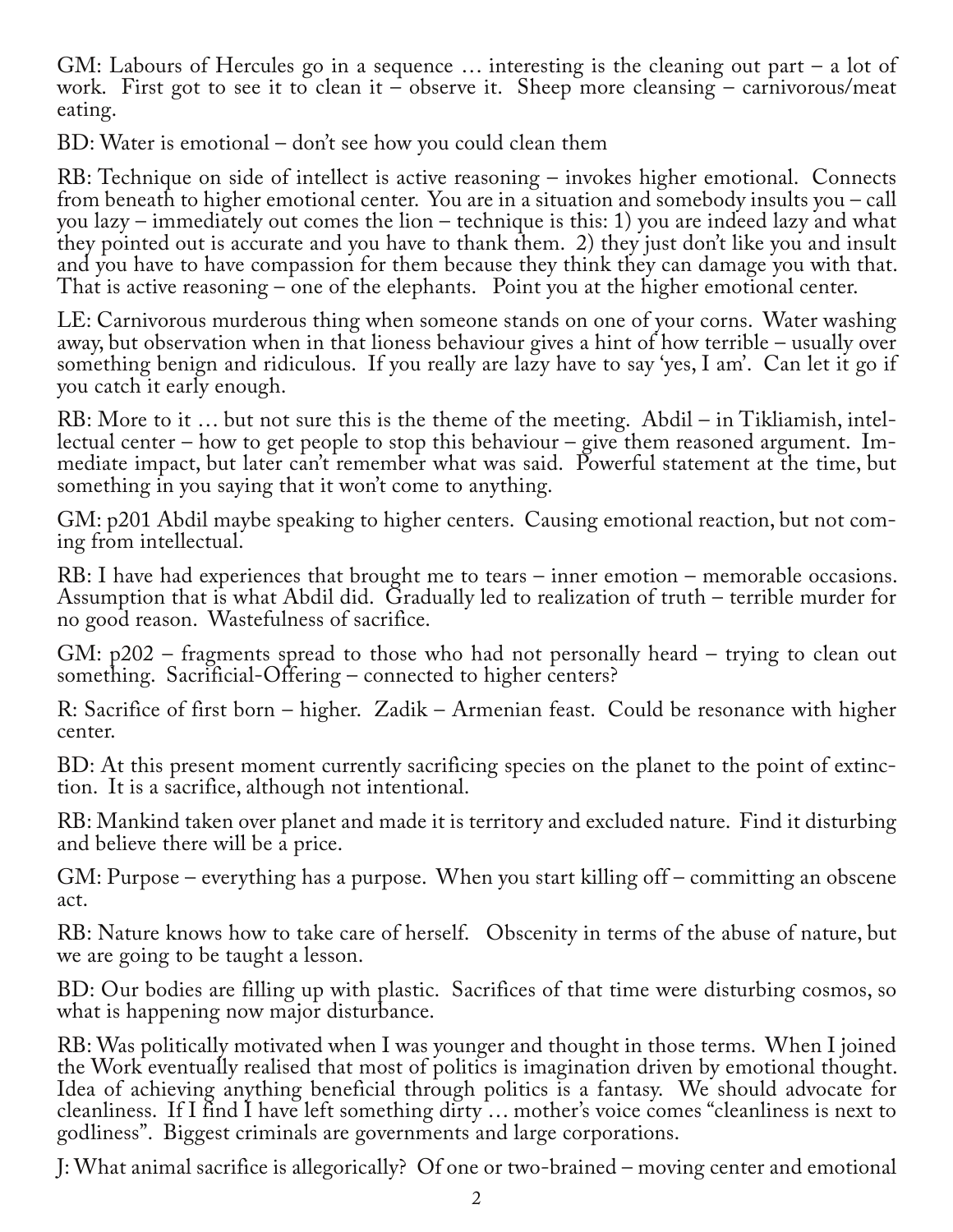– ignoring or not giving attention to those brains and living in an unbalanced way.

GM: Sacrifice our animal selves all the time – sex center, instincts, inner lion. MWRM – dogs. Have mad dogs in us.

LE: G and his companion sat down first – didn't run away – had to wait a long time before the young person came to take the dogs away.

G: Have to get above them – raise arms to work with them. Have to get below them if they are a bear. This is dormant in us. Not just the animal outside of us.

LE: We have to respond in the most appropriate way – in that situation in MWRM was the appropriate way. What do you think about sex center?

GM: Sex center connected with instinct. Most of us treat our sex center like sheep and it is more like a lion. Form of movements -opening up of the center. G met Reich in the 20's. He could have been a neuroscientist and a doctor. Knew about the essence also.

LE: My belief that the sex center and misuse of it is what is causing a lot of disfunction in human beings. From pornography being prevalent to discussion with people that indicates they are not participating in normal sexual life. Stop having sex after a couple of years of marriage … must have an effect on the psyche. Very uncomfortable thing to talk about – don't want to admit.

GM: Sex center isn't only about sexual act, sexual behaviour.

LE: Not saying totally that. If instinctual and being stopped … All part of it.

[exchange about sex and abuse of sexual energy]

BD: Good discussion – root of everything.

J: G says in ISOM that if the sex center works with the correct energy all the others fall into line.

BD: How to get that to happen?

LE: Reich's work and about the importance of the orgasm. Veransky's book on G.

XJ: Can you tame the lion?

RB: I approach the sex center only from information I have from G or his direct pupils. Sex center has no denying part as with higher emotional or intellectual. Discussion has been about wrong work of intellectual or emotional center. Situation in US and West probably same as before. Have this idea of romantic love and in the culture – tracts about romantic love – abuse of emotional center. Propaganda put out and novels – romantically in love and have sex and reach nirvana. Makes youth more inclined to wrong work of centers. Abuse by intellect - pornography. How people enjoy themselves emotionally – sex attached to some idea of love. Intellectual center capable of being obsessed with even the most boring part of physics, so no surprise it can get excited about different sex acts. Moving center is reduced to creating pictures – of pornographic, or emotional. Don't think this section has anything to do with sex center – it is dealt with in the third section of the book.

RD: Martyred and buried on Mars and G's wife was introduced. Higher emotional and have to master ourselves. Albion's Isles – frozen meat and Indian question. Have to live it more sincerely and maybe sacrifice something more important.

RB: Main thrust of this section. Connects with the idea that in order to perfect yourself you have to sacrifice your suffering. What is that suffering? People won't sacrifice their suffering.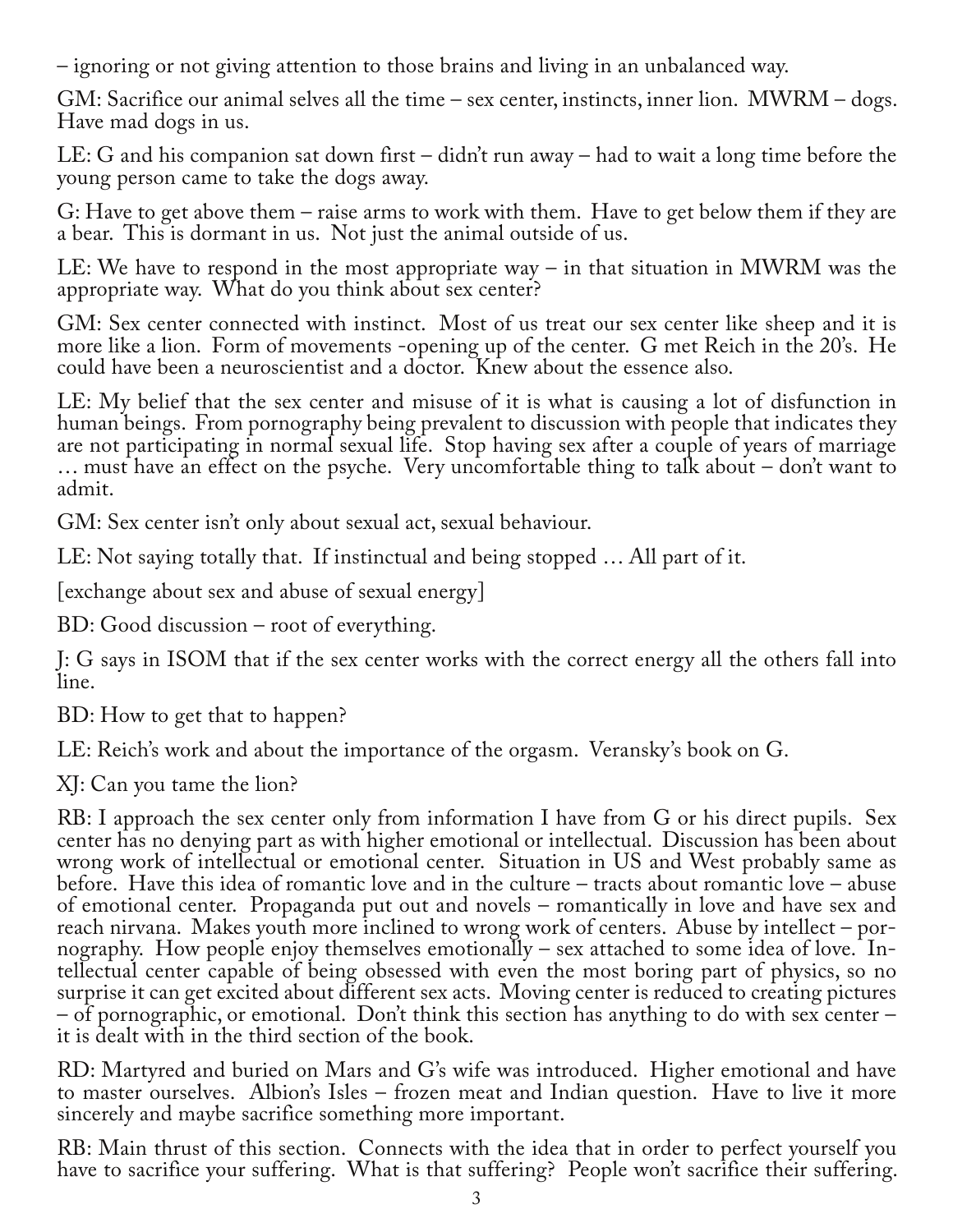Yes, there is a martyr situation. Abdil – servant of the heart.

BD: Closer to Osiris.

RB: We have words for the suffering in the Work. Inner Considering – sacrifice of a 2 brained being. Would have to sacrifice in order to not inner-consider. Keeping accounts – tendency to vengeance.

GM: How does remorse fit into that?

RB: Something that bites twice. If you know you are doing it. Feel remorse.

BD: Dismemberment – have to do in sections.

RB: That is wonderful!

RB: Only part that can be connected with higher centers. Took to Mars to put into the pres‐ ence of the planet. When we die bodies going into the presence of the Earth. People at a higher level will take Abdil and move to …

BD: Creates food for transformation. For that to happen on Mars means a significant shift.

GM: Planets?

RB: Allegory that G is running – 3 planets: Saturn, intellect, Emotional and Personality. Different map from organs of the body – functions of the psyche.

GM: In Chinese medicine, the organs do fit. Meridian systems and he knew all of this.

RB: Planetary system – what is the Earth? It is the digestive point of the Solar system – digests the influences … stomach of the Solar system. Earth would be lower emotional center – doing different map. Can't connect these – where is Jupiter, Mercury, Uranus? All those planets have parts to play in the Solar system.

GM: Just think … he doesn't explain the hydrogens, but you know – connect with different parts of the body. Saturn, Capricorn, Beelzebub … doesn't mean he left out the others, just not talking about it. Or I have such an imagination that I am reading a whole different book.

RB: Beelzebub's reaction to the death of Abdil. *I have already told you, that I had begun to love him as one of my nearests. So when I learned about this terrible fact, there almost occurred in my whole presence a'Skinikoonartzino,' that is to say, the connection between my separate being-centers was al‐ most shattered.*

Does anyone know what this is?

LE: Yes.

RB: That happens – you receive a piece of information and you can't function any more. Not like you are thrown into essence. Can't function any more – broken.

LE: Nothingness. A galvanizing moment.

RB: The part that follows – he isn't really talking about having to find somewhere to take the body … part of psyche/behaviour pattern that will come back and pound you again.

RB: Successful – decreased the amount of sacrifices. Deal with a problem in psyche and fights back, because of a specific sacrifice, can never have power it had before. Not been dethroned – same unconscionable people still in power.

LE: One person who made a considerable difference on a huge amount of people – one against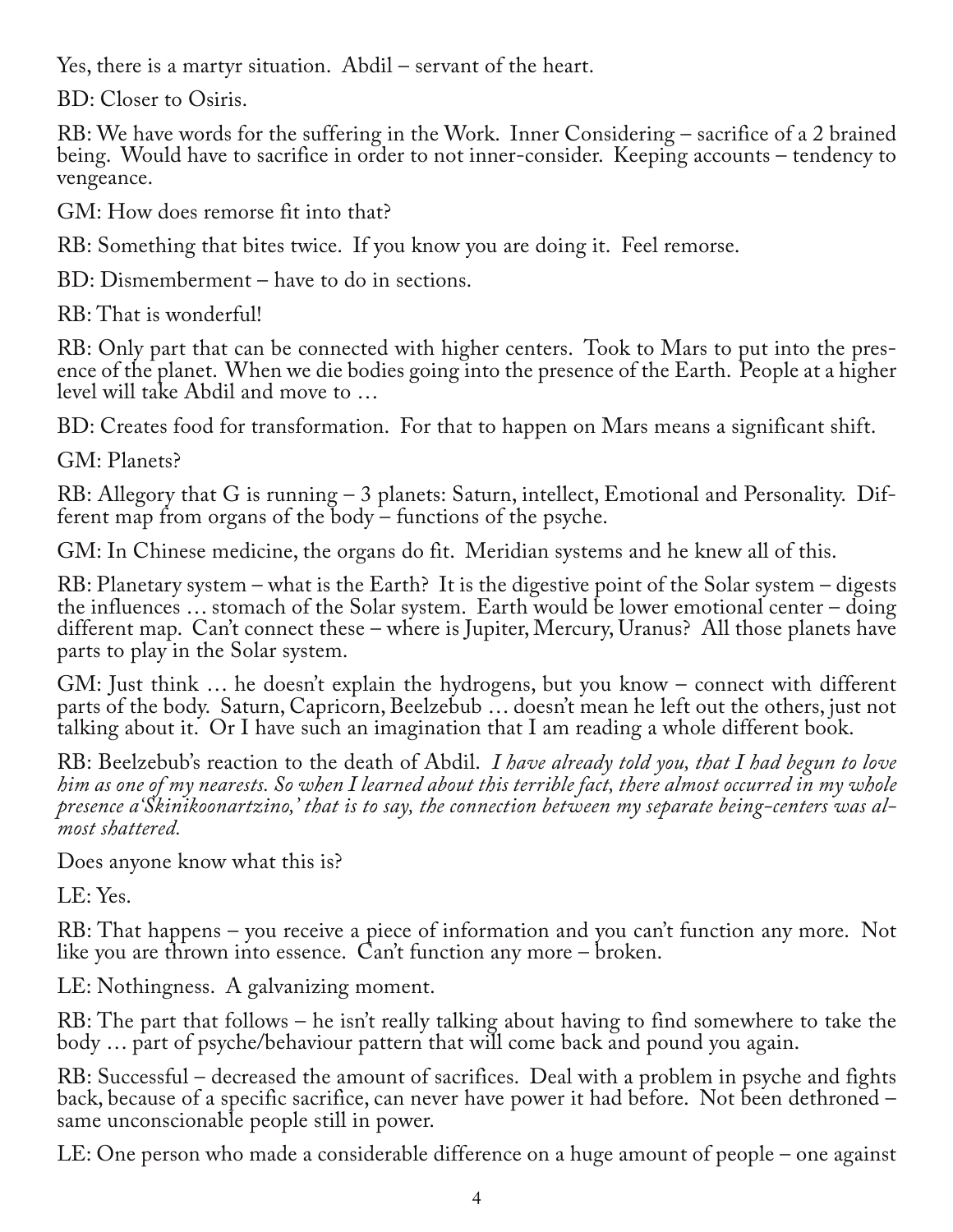the many.

BD: Awakening of true conscience and can't go back to sleep again.

LE: Powerful to go against that many people.

RB: How to treat this as a lesson about the Work. B has introduced into the thinking center – represented as a Religion – what happened to you after you first met the Work and you did learn about inner psychic situations and started to see that these are real phenomena. Clear that you can interfere. We are Tikliamish, we have been Atlantis, we can no longer be the same again. Let's say I had a score of 1000 in level of inner-considering and now only 950. Still inner con‐ sidering all the time. This is what happens. WE understand the information and the knowledge of the Work is in us, but we haven't conquered any of these things.

BD: Still thinking about how Mrs Beelzebub is introduced. Unexpected and don't think she appears anywhere else. Think it was appropriate to raise the issue of sex in that light.

## **US Session**

Attendees: Robin, Paula, Sandra Whitmore, James, Jeff Klopp, Bobbie, Stephen Frantz, Ronald, Richard Miller, Anthony Tan, James O'Donnell, Jeff Tripodi, John Amaral, Anne Little

SW: Grandmother? For 10 years I read this book and never noticed that Beelzebub's other half is mentioned and I don't think was anywhere else.

RB: Was the right time. Zirlikners are not only doctors, they are astrologers. On Karatas are assigned. Doesn't say to Hassein that that was the first time he met his grandmother. Doesn't appear that they are still together.

SW: First time they met and sons and Hassein came later. Never really think about his personal life.

RB: Can't date Tikliamish time … for him to have Tooloof and Tooilan and then 12 years for Hassein … probably doesn't add up mathematically.

SW: Besides the mention of passive half –  $18<sup>th</sup>$  personal commandment – been ignoring all these numbered commandments and laws. Don't have a list of them anywhere. Another made into a world law – God forgives everything.

RB: Number 18 is significant, but don't know really why and that commandment. 18 relates to idiots – 21 and only 18 apply to man. He was put in jail for a time in Paris for currency smug‐ gling or something. Prisoners asked him how many times have you been in jail and he said this is the first time and they laughed at him for being such a neophyte. Caught with money hidden - think he organized for it to be discovered - and when he went into jail again, he told them he had been in 18 times.

BP: Maybe a connection with the enneagram  $-9/18$ 

RM: He talks in Theosophical … can turn 18 into 9

RM: Clean and unclean – lion not something you mess with. Then example of cat and dog. Cat will remember and get revenge. God wouldn't be happy about how we treat his creation, but forgives us. Can and man have consciousness. God, Lion, Cat, Man, Dog … don't know where to go with it. Abdil is killed – because he is sacrificed in a certain sense. Not a cat and not a lion, something that can be sacrificed.

BP: Is Abdil lower emotional center?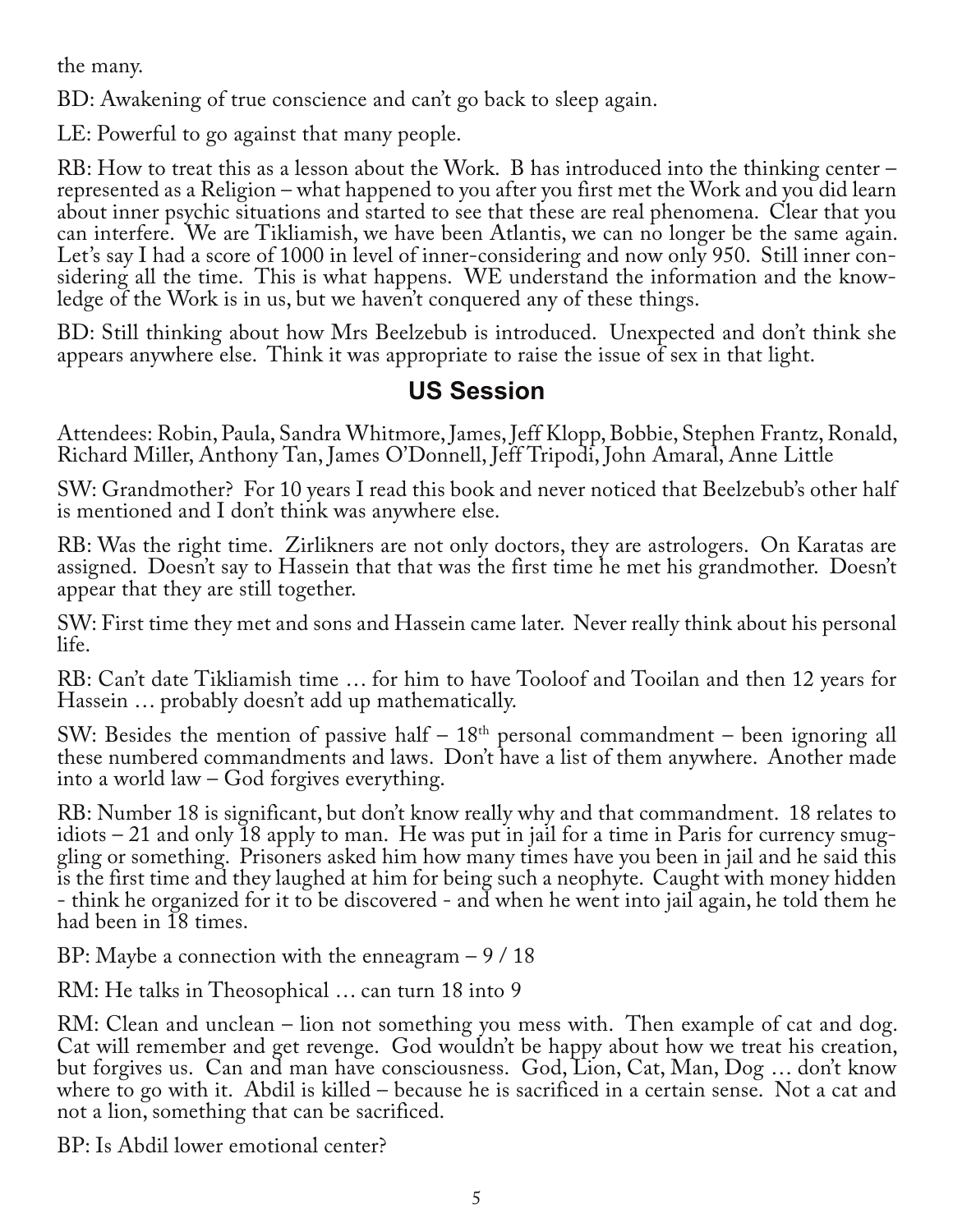RB: Higher part of normal emotional center – seems to be. Name means servant of the heart. Isn't higher emotional, that is G's role.

BP: Working in Tikliamish – have a conflict.

RB: Not necessarily – 90 % of people are moving centered, 8% moving centered and rest intellectual. Might just be the men because lots of women are emotionally centered. Doesn't have to be conflict between intellectual and emotional.

BP: Abdil's death – was some conflict

J: Conflict between yes and no?

RB: Allegorically this is the conflict between yes and no.

SW: Abdil not a sacrifice – it was a murder by Hasnamuss.

R: Events that can lead to remorse of conscience and instead we self-calm. Abdil said they are all God's creation and don't get rid of them. There are voices in us that will try and accomplish permanent self calming.

SF: And relates to yes and no. Hears voice from above, recognises truth and others fall behind it for a while … then make sure that higher voice doesn't stay in charge for long – too disruptive.

JT: Abdil like magnetic center?

SF: Seen voices inside me allow me to forget that I was interested in this Work for periods of time – happily not for ever …

SW: See this play out many times …

BP: Abdil put himself in that position

SW: Saw him as a Christ figure. Ascending to Mars. Mirror of that allegory.

RB: Implication of a Christ like sacrifice is there. Could be said to be similar. Stood up to speak on feast of Zadik in Tikliamish. Zadik is Armenian for Easter. So pointing towards … not the Christian crucifixion story, but is an echo of it. Sacrifice of Socrates was an earlier model for the death of Christ. Refused to leave Athens and chose to drink hemlock instead. Dismemberment resembles the hacking to pieces of Osiris. G made all the decisions – could have had him poisoned, run through with a spear … but had him hacked to pieces.

J: Daughter of Isis was a lioness goddess.

RB: *I repeat . . . a lion is unclean simply because men are afraid of it; it is a hundred times higher and stronger than they;*

Going to have to look into this. Gornahoor Harharkh is similar to Egyptian name. Possible that G is introducing Egyptian themes.

RM: Writer who models his book on the gospels and is anathematized by power possessing beings. Something here that threatens powers of other priests.

RB: That writer was Tolstoy – wrote his own version of the gospels. And G is calling into question many things about Religions: Islam, Lamaism … in the position of Tolstoy except he isn't, because he is writing stuff that nobody wrote before. Not a reworking of the gospels. Abdil preaching against established church. Like the comment: is this battle of yes and no.

RB: Very specific things G said about sacrifice – only thing you can sacrifice is your suffering and people not willing to give up. Battle between self calming and not. Various aspects of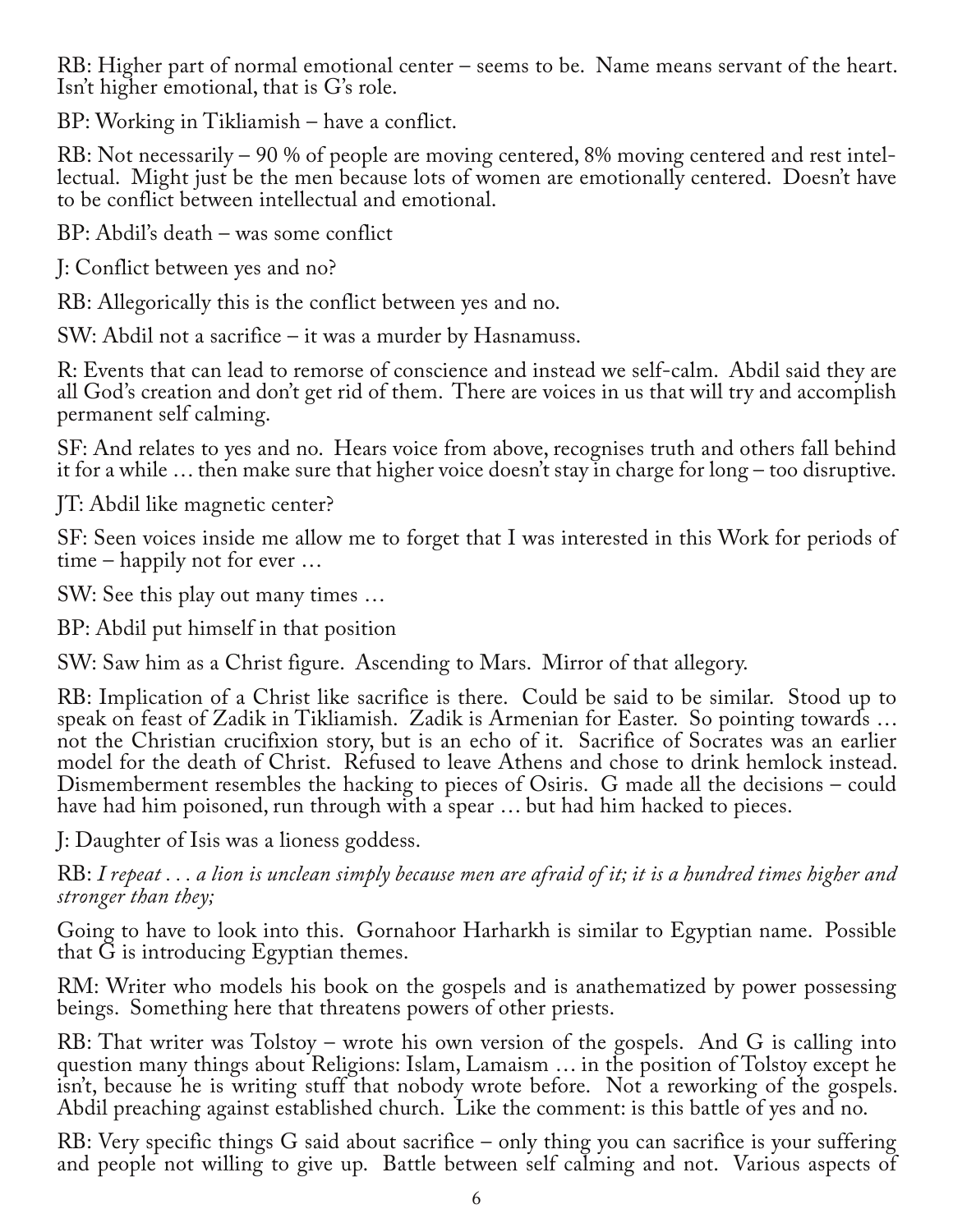essence/emotional side – 2 brained beings.

SW: Aspects of Essence – is it not a unity? Emotional pain, physical pain?

RB: An aspect is a piece – leg, arm … essence is original and may have a unity, but is fragmented because it is almost never in charge. Only when personality fails. Is essence and emotional center same thing, no; does essence dominate emotional life? Higher emotional center doesn't think like that – words are a thing of intellectual center.

SF: Reminded of the arousing of thought again. May not be pleasant. Prospect of waking up is going to cause a huge threat inside oneself and society at large. Dismemberment – disbursed inside so can't remember what it is like to approach unity. Cats – lion is a cat – dogs symbol for habits, so cats must be something specific.

RM: Reminds me of passage in MWRM – workshop and approached by high ranking military person to fix typewriters and is offended and mentions that he is going to get back at him. Plays a role, but is going to make them pay. Acting like a cat in that passage.

SW: Vengeance mentioned at least 3 times. Lack of vengeance of God, priests on Abdil, Cat.

JT: Think of lion as king of jungle and instinctive center.

J: Fully potentialized properties of cat.

RB: Ouspensky used to say cat is strong in instinctive. Lion symbol of emotional center – Sphinx. Associated with Leo. Potent symbol from a long time ago.

RM: MWRM – find out what sort of bird this officer is – know what cats do to birds.

SW: Cat occupying gradation of consciousness of self.

RB: Ouspensky stated that cats know where their bodies are.

RM: p200 ladder of evolution

RB: Tales mentions gradations of reason in many contexts and it will be important to get all hat together.

JT: Consciousness of cat of its own body superior to ours?

RB: Someone said Ouspensky thought cats didn't identify … except when there is a little bit of salmon around.

J: Against the law in ancient Egypt to kill a cat.

RB: Used to work in a shipyard and they had a rat problem and they got cats in and then they had a cat problem.

JT: Just did that in Chicago – released 1000 cats because of the rat problem.

BP: G was said to have made cat-like movements

SF: A lion is cleverer – makes me think about the position of humans – cats may only be 2 brained beings … but do more than humans do. Doing better with 2 brains than I am doing with 3.

RM: Etymology of clever https://www.etymonline.com/search?q=clever&utm\_source=extension submit

SW: Albion's Isles again – English were explorers.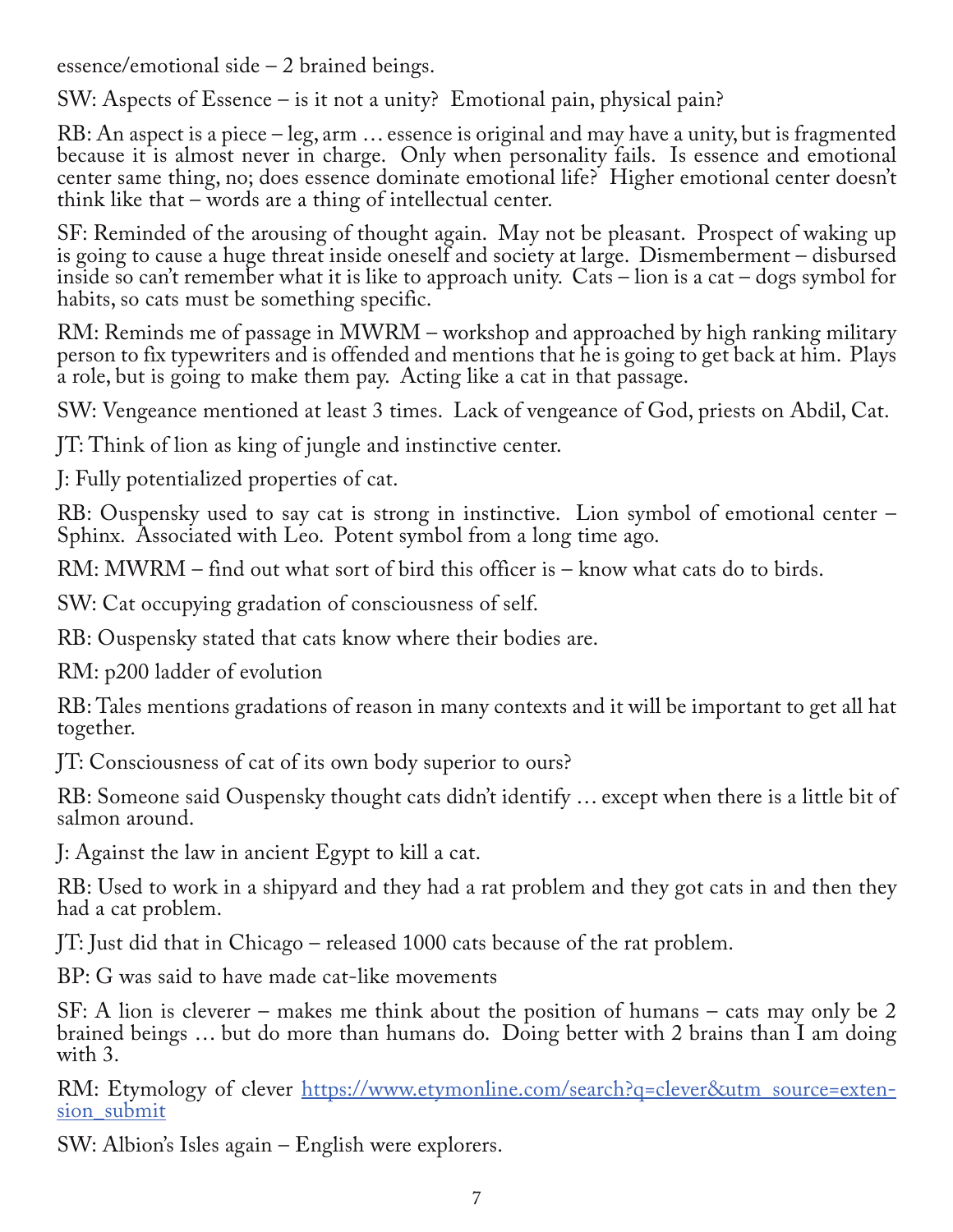J: Root albus which is white – probably to do with white cliffs of Dover.

SF: Rescued Abdil after he had been killed.

JT: And then taking to Mars for a special burial.

SW: to the presence of the Planet Mars.

RB: Strange turn of phrase. Planets have atmospheres in magnetic sense that stretch far. Remains when we die given up to the presence of the planet Earth.

RM: Organic Life?

SW: everything

RB: Distinction between organic life and the presence of the planet presume he is referring to substances that make up the crust which is mostly organic matter.

R: Part of its presence is all of the centers, not only physical.

RB: It is an entity

JT: Why Abdil will be the first and last to get to Mars?

SW: Maybe kind of a jab – no-one else able to get there

RB: It is odd. Other saintly individuals? Abdil devoted himself to God.

R: Taken there for protective reasons and makes me think of sinking of Atlantis – protected from daily life

SW: And Most Great Archangel 'Setrenotzinarco' – what is the command?

R: And the story reached him – if it hadn't Abdil's soul wouldn't have done as well.

SW: And related to Abdil having the possibility of perfecting himself.

RB: Information about the soul of man being threaded into this.

RB: Have to look at this in the same way we looked at Atlantis. Parallel with what happens when we enter the Work. Allegories have multiple aspects. This chapter, the second descent. Another early stage in the Work where you find out various things – negative emotion wastes energy, stops presence, necessary to struggle with it. Given exercise for non-expression of negative emotion, which we can't do. It is the minor ones – disapproval, despondency, self-pity, fear. All readable in face. So non-expression of negative emotion is about not infecting other people with negative emotions. This is the sacrifice of two brained beings. In order to maintain our habits of negativity, we are sacrificing parts of ourselves. When we keep accounts … someone does something that offends me and I think I'll get him back. Keep account – sacrificing two brained being that knows how to be generous and give. To the god of self calming. Gods and idols. Word idol implies physical representation of a god. About the battle the in‐ tellect has to have about sacrificing parts of ourselves.

If I found the body of the individual killed … would dig it up and throw stones at it. I can't let go of my revenge. By removing his body, celebration of revenge will dissipate.

SW: Answers questions about giving up suffering.

RM: Made me think about sacrifice of one brain – loss of sensation, second brain is feeling/ emotion.

RB: Came across a quote from Gurdjieff – no growth in being without corresponding growth